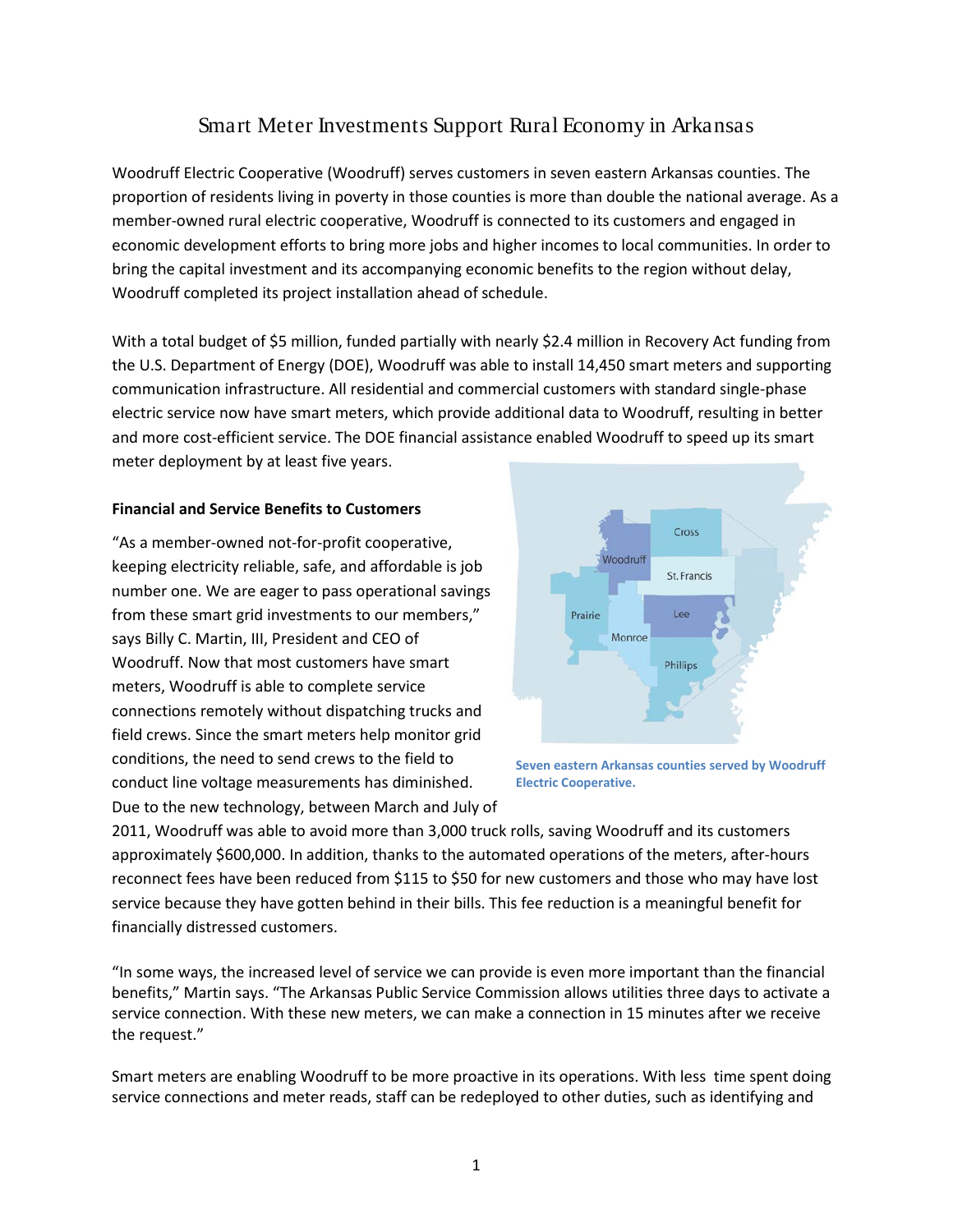replacing aging equipment, tree trimming, and other preventive maintenance. Such activities help the utility reduce the frequency and duration of outages. "We are finding problems and fixing them before they affect service," Martin sums up.

Woodruff is exploring other service improvements and new programs that smart meters enable. In the coming year, for example, Woodruff is planning a time-of-use pricing pilot to provide financial incentives for customers to change their consumption and shift demand from on- to off-peak periods, thus creating new opportunities to manage costs and keep electricity affordable for the citizens and business of rural Arkansas.



**Installing Woodruff's new smart meters.**

New Technologies Bring New Employment Opportunities

Smart meters, supporting communications infrastructure, and data management software require new skills from Woodruff personnel. "I see us needing a more skilled workforce. We plan to staff up with engineers and information technology professionals who can analyze the mountains of data that the smart meters produce and help us utilize that data to improve our operations and management," says

Martin. "We are going to have to ask our staff members to shift to different departments and bring in new talent." In rural Arkansas, such high-paying technical jobs are a welcome addition.

## **First Completed Smart Grid Investment Grant Installation**

Woodruff's smart meter installation was completed in January 2011, making it the first Smart Grid Investment Grant recipient to complete the installation phase of its project. "A close partnership and good communication with our smart meter vendor helped smooth out the process, enabling us to complete the installation without any major delays or problems," says Martin.

With its swift and successful project implementation, Woodruff has proven that utilities of all types and sizes can deploy smart grid technologies to strengthen the grid, improve service, and save money for customers.

## **Learn More**

The American Recovery and Reinvestment Act of 2009 (Recovery Act) provided DOE with \$4.5 billion to fund projects that modernize the Nation's energy infrastructure and enhance energy independence. For